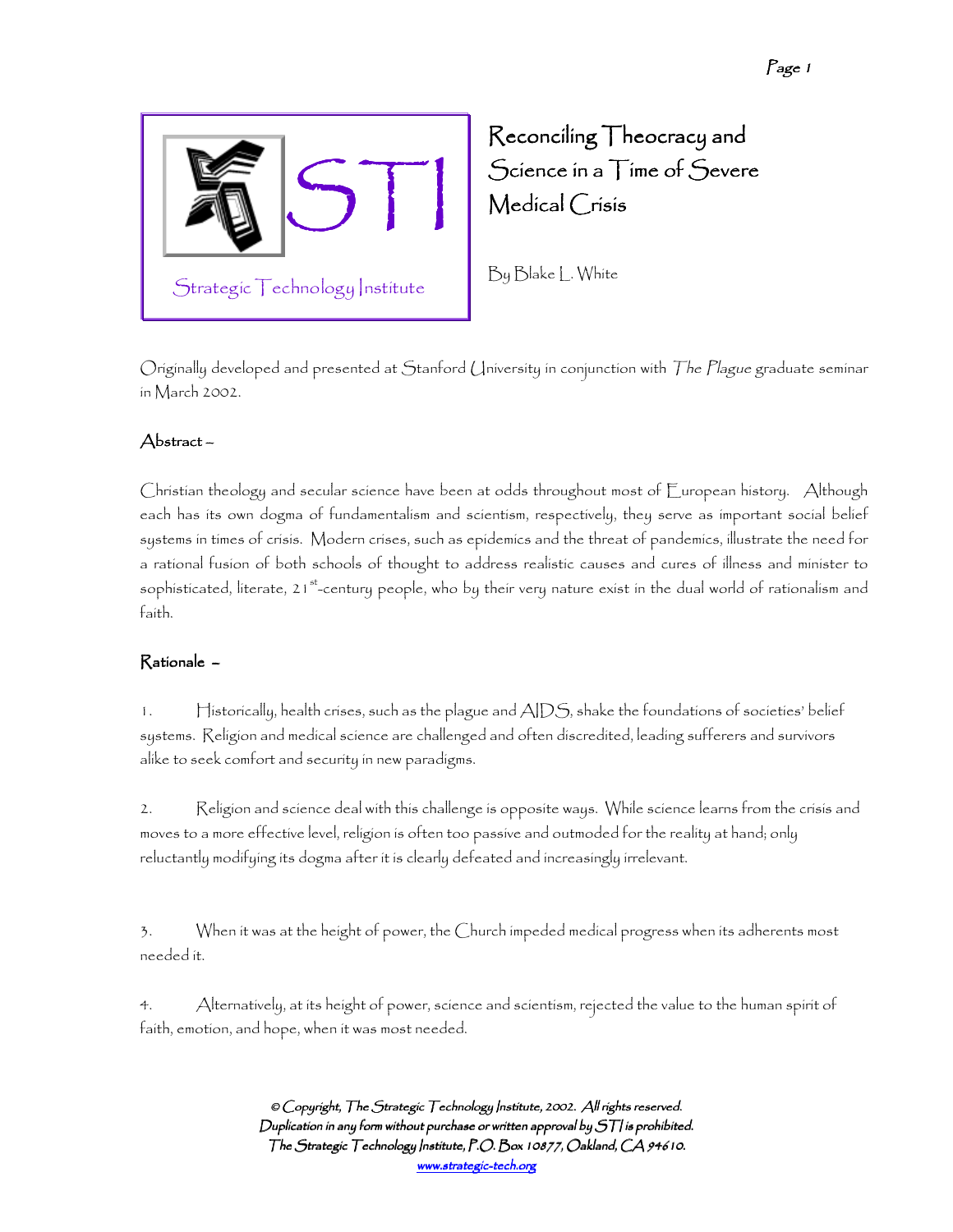5. It is clear that modern humanity will reject any non-rational explanation of causes and cures. Likewise, reduction of causes and cures to pure mechanistic explanations is contrary to human experience and will also likely be rejected.

6. A better approach for modern society is the reconciliation of the religious and scientific schools of thought in a manner that recognizes that they are not inconsistent with each other -- in fact they may be complementary – when they restrict their scope and energies to what each school does best.

7. Science should focus on the physical realm of cause, effect, and cure. Religion should focus on the non-physical realm of universal meaning, personal morals, interpersonal relationships, and societal value. Neither should encroach beyond its rational capabilities.

8. In times of severe crisis, such as epidemics and the threat of pandemics, humanity needs the best of both schools to nurse the body and minister to the spirit.

An interdisciplinary approach, drawing from ancient and modern sources in history, scientific non-fiction, journals, film, novels, sermons, lectures, essays, and rhetoric will be used.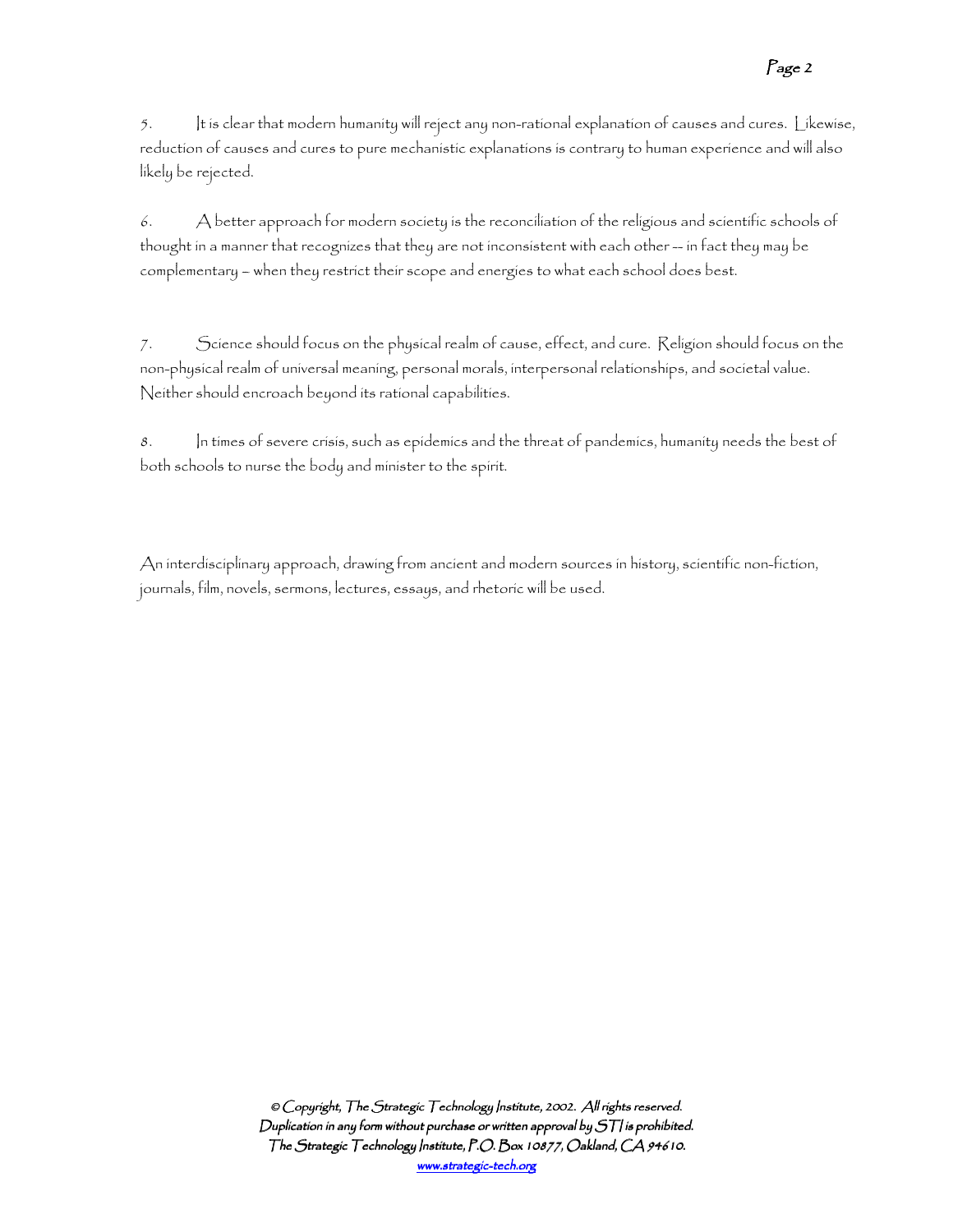# Reconciling Theocracy and Science in a Time of Severe Crisis

By Blake L. White

#### It is often easier to believe than to think. -Haki Madhubuti

Christian theology and secular science have been antagonistically and emotionally opposed throughout much of Western history. The conflict between knowledge-based science' and beliefbased religion confront our intellect, challenge our deeply ingrained value system, and tear our social fabric. Although each has its own dogma of fundamentalism or scientism, respectively, both serve important social roles in times of crisis. This self-imposed conflict between diametrically opposed views of the world has been, and continues to be, a major obstacle to holistic human progress. When society is most distressed, such as when it has been devastated by pandemics, we see the need for both realistic causes and cures of illness, as well as nourishment of the emotional and spiritual needs of sophisticated, literate, 21<sup>st</sup>-century citizens, who by their very nature exist in the dual world of rationalism and faith.

In much of Western society, overthrowing deeply ingrained belief systems does not occur without intellectual struggle and occasional social violence. However, the massive scope of pandemic health crises, such as the plague, smallpox, and AIDS, shake the foundations of society's belief systems and open up opportunities for fresh ideas. When almost half the population is lost, and it is clear that neither physicians nor priests have effective means to address the situation, even the most

 $^1$  ]t is helpful to use Jacob Bronowski's definition and note that science is the body of knowledge obtained by methods based upon observation. Derived from the Latin word scientia, which means knowledge, the modern usage employs the German concept of wisenschaft, which means systematic organized knowledge. Thus, science implies not mere isolated facts, but knowledge that has been put together in some organized manner (Bronowski). In particular, the science with which we are concerned is a body of knowledge which derives its facts from observation, connects these facts with theories, and then tests or modifies these theories as they succeed of fail in predicting or explaining new observations (Platt).

The modern Western notion of science employs two aspects of Renaissance scientists' work as its foundations: the empirical approach based upon objective, rational observation and the use of a mathematical approach to describe nature. These principles laid the groundwork for modern scientific methods of inquiry and were forcefully argued by the philosopher Rene Descartes and the theologian Francis Bacon. It subsequently became imprinted on the social fabric of Europe as well as modern Western science (Capra 15).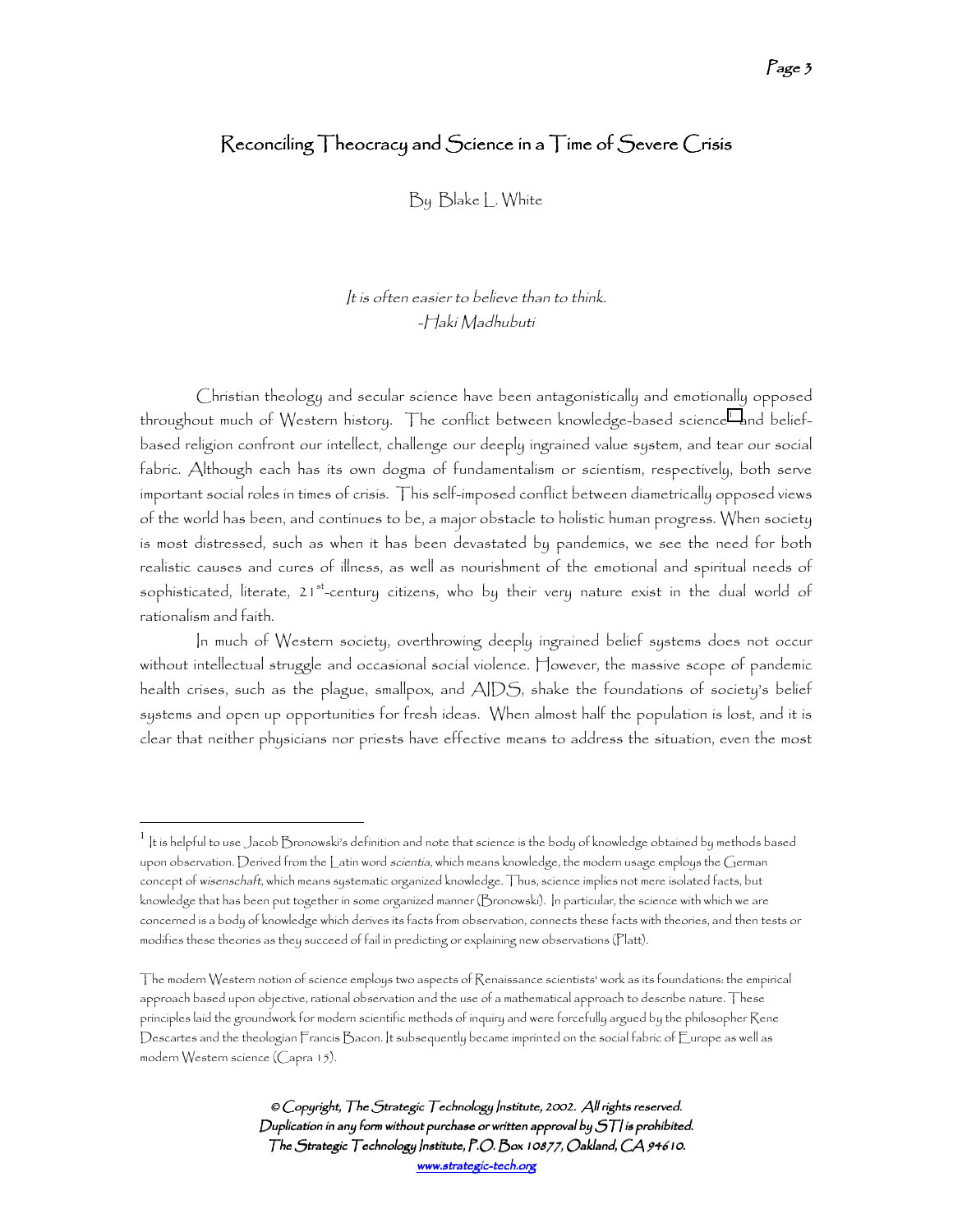sacred beliefs are opportune targets for change. The 14<sup>th</sup>-century bubonic plague, $^2$  or Black Death, devastated Europe by eliminating up to one-third of the population over a brief two and a half years (Ziegler, 232). Variola major, commonly known as smallpox, kills between 10-30 percent of its victims. It has been noted as a scourge on humanity in writings from ancient  $E$ gypt to 18<sup>th</sup>-century America.<sup>3</sup> Smallpox took the lives of commoners and nobles alike.4 As recently as 1967, between 10-15 million people were infected by smallpox and there were as many as 2 million deaths annually over a range of 43 countries (Tucker, 3). By the early 1990s, the World Health Organization predicted that 25-30 percent of pregnant women in certain  $A$ frican countries tested positive for that modern scourge  $-\frac{1}{2}$  $\mathsf{AIDS}\!-\!$  and that 40 million people would be infected by  $\mathsf{AIDS}\,$  by 2000, ninety percent of which would be in developing countries, principally among the most impoverished (Kennedy 28). For the most feared diseases, the causes are not visible, the cures are unknown, the physical degradation of the human body is often disgusting, destruction of familial empathy is embarrassing, and the future outlook is bleak. Because historic plagues decimated the aristocracy, clergy, laity, physicians, and peasants similarly, and because no amount of praying, atonement, or adherence to law seemed to slow its spread, religion and medical science of the day are challenged and often discredited, $^5$  leading sufferers and survivors alike to seek comfort and security in new paradigms.

Throughout much of global literature, one finds a pervasive sense of mystery surrounding disease. "Medieval mysticism meant accepting the rule of invisible forces…within the Good Lord's mysterious blueprint …rooted in the beyond, over the tangible, everyday experience," according to science historian Thomas Goldstein (Goldstein 138). The medieval belief was that plagues were either the unseen arrows shot directly from the hands of a wrathful God or the mischief of a hateful demon.<sup>6</sup> For example, as far back as Saint Cyprian's writings in the 3rd century A.D., Christians have assumed that the plague was a test from God that must be accepted (Cyprian 206-211). Not limited to Christians, the Spanish importation of smallpox into the Americas so devastated the native Amerindian population, while leaving the Spanish unscathed, that the Aztecs interpreted the selective pestilence as a demonstration of the superior power of the Spanish god (Tucker 10). The pervasive impact of smallpox on human cultures around the globe was reflected in the widespread practice, in

<sup>2</sup> Plague is found in three forms. Bubonic plague is accompanied by swollen painful buboes. Septicemic plague is a deadly blood disease. Pneumonic plague is a highly contagious respiratory disease. Plague is caused by a flea borne bacillus carried by rats (Koran).

 $^3$  Smallpox outbreaks have been found in 4th-millennia BC Egypt, 2nd-millenia BC India and China, 5th-century BC Greece, 2nd-century Rome, 16th-century Hispaniola and Brazil, 18th-century Iceland, Russia, England, and Revolutionary War-era

North America.

<sup>4</sup> Notable deaths due to smallpox include Roman Emperor Marcus Aurelius, Queen Mary II of England, King Louis I of Spain, Russian Tsar Peter II, King Louis XV of France, Inca emperor Atahuallpa, and Aztec general Cuitlahuac, the brother of Montezuma (Tucker, 6-12).

 $^5$  The Black Death destroyed the continuity of the Great Chain of Being, a deeply held medieval worldview that assumed the whole world was a hierarchical pyramid, and that destruction called into question the authority of Church leaders, kings, physicians, and the landowning aristocracy (Steidle).

<sup>6</sup> Andrew White notes that it was common to attribute disease to demons (White 2: 27).

<sup>©</sup> Copyright, The Strategic Technology Institute, 2002. All rights reserved. Duplication in any form without purchase or written approval by  $S\mathcal{T}$  is prohibited. The Strategic Technology Institute, P.O. Box 10877, Oakland, CA 94610. www.strategic-tech.org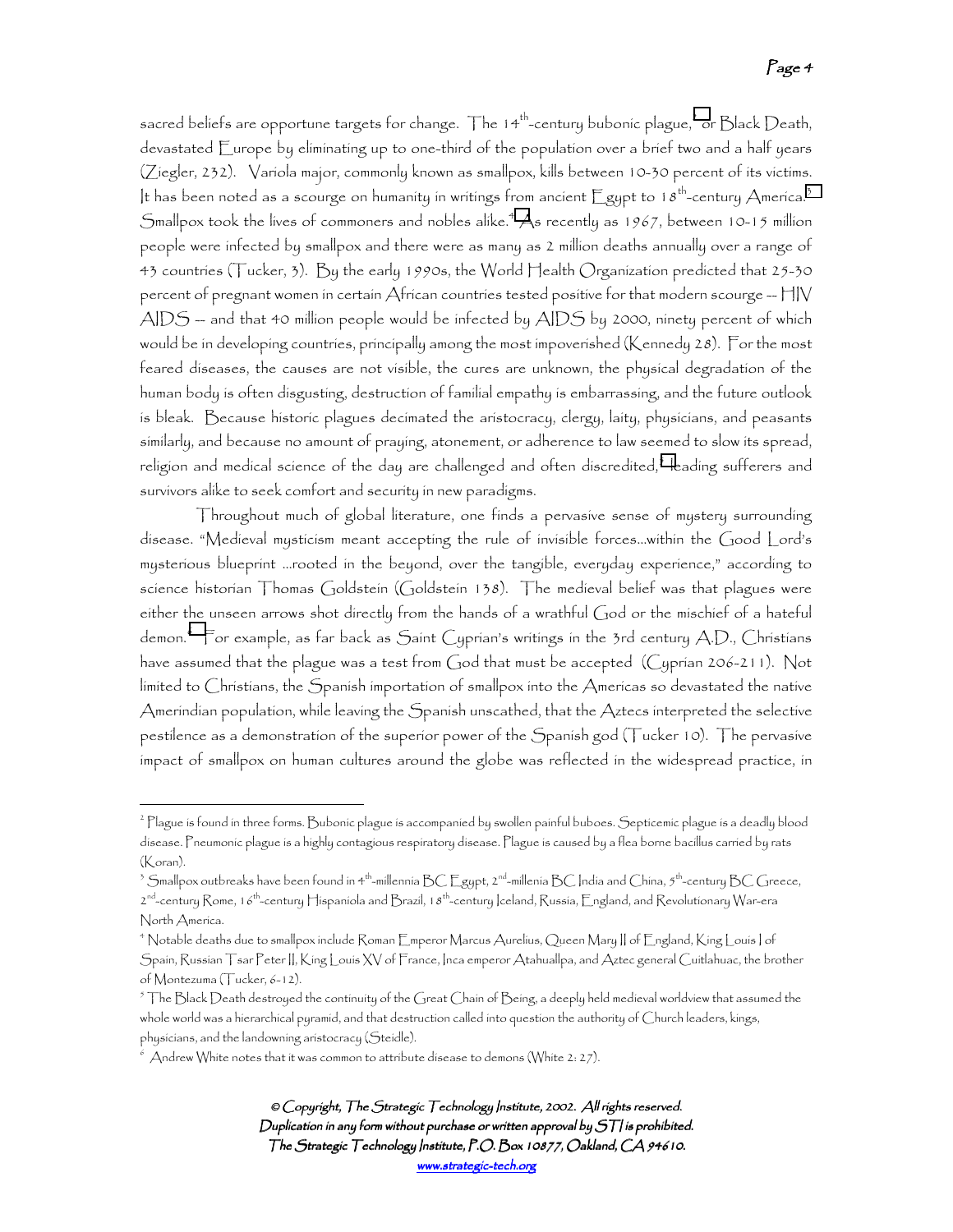places like West Africa, Brazil, China, and India, of worshiping gods, goddesses, and the patron saints associated with disease (Tucker 13).

In addition to shock, terror, and fatalism, there is often the opposite reaction of hedonism, a short-term outlook, and a noticeable change in morals among the populous. As far back as the ancient Greece, Thucydides noted that the plague that occurred during the war between Athens and Sparta created a "breakdown of law and order, …a general deterioration of character throughout the Greek world, …and an exaltation of profit above justice" (Thucydides 244-245). Boccaccio observed that, "…the townspeople became lax in their ways and neglected their chores as if they expected death that very day" (Herlihy 40). There was also a noticeable change in the accepted social order in favor of immediate gratification. $^7$   $\rm{H}$ aving a fatalistic outlook, many workers preferred to indulge their appetites while they still had a chance $^s$  (Herlihy, 40). The fine clothing and food, once restricted to a powerful aristocracy, was adopted by the middle class and sometimes seized by peasants after the death of aristocrats. Once a large portion of the population became aware of the impotence of medieval medicine and the Church, there was no turning back to the old folk medicine or acceptance of the authority of Church and king. $^{\circ}$  Rather, the plague contributed to a newly enlightened urbanized class with a focus on the world of the here-and-now and a taste for the good life.<sup>10</sup>

Religion and science dealt with this challenge is opposite ways. Fundamentally, science is based upon a set of assumptions, including the belief that nature and the physical realm are real, nature is orderly, and nature is, in part, understandable (Fischer 64). It seeks truth but never attains it permanently. According to Thomas Kuhn, "Failure of existing rules is the prelude to a search for new ones" (Kuhn 68). It tries to eliminate ambiguity, yet feeds upon ambiguity. It dissects observations, yet synthesizes them into grand schemes. It is exact, yet relative. It seeks to provide answers, yet reduces questions. Science works toward combining all knowledge into one unifying concept, but human experience continues to lead us away from a single concept. It is this duality in science, as well as of nature, that makes it a human endeavor and makes it part of humanity. It was this enlightened approach that was brought to the process of investigation of causes and cures of contagion. While science learns from the crisis and moves to a more effective level, religion is often too passive and outmoded for the reality at hand; only reluctantly modifying its dogma after it is clearly defeated and increasingly irrelevant. Though the plague of Carthage struck Christians and pagans alike, Cyprian's followers reacted to it submissively. He argued that pain, suffering, infecting others, and humiliation was to be

 $^7$  The nouveau riche increased the demand for luxury goods (Koran).

 $\,^s$  Herlihy notes, "Conspicuous consumption by the humble threatened to erase the visible marks of social distinctions and to undermine the social order" (Herlihy 48).

<sup>9</sup> Where the economic system of the medieval world was agrarian, land-based, and stable, the Renaissance of the 15th and 16th centuries was based on capital and it fostered exploration to find new goods and markets. The Renaissance was all about money -- capital, banking, borrowing, interest, using money to make money. New ideas in trade, art, and science cross-fertilized (Steidle).

<sup>&</sup>lt;sup>10</sup> The power and prominence of cities, rather than the rural farmlands, was evident by the 13th century. For example, independent Italian city-states that expanded to encompass a nation-state composed of powerful urban commercial centers with a solidified commercial middle class (Steidle).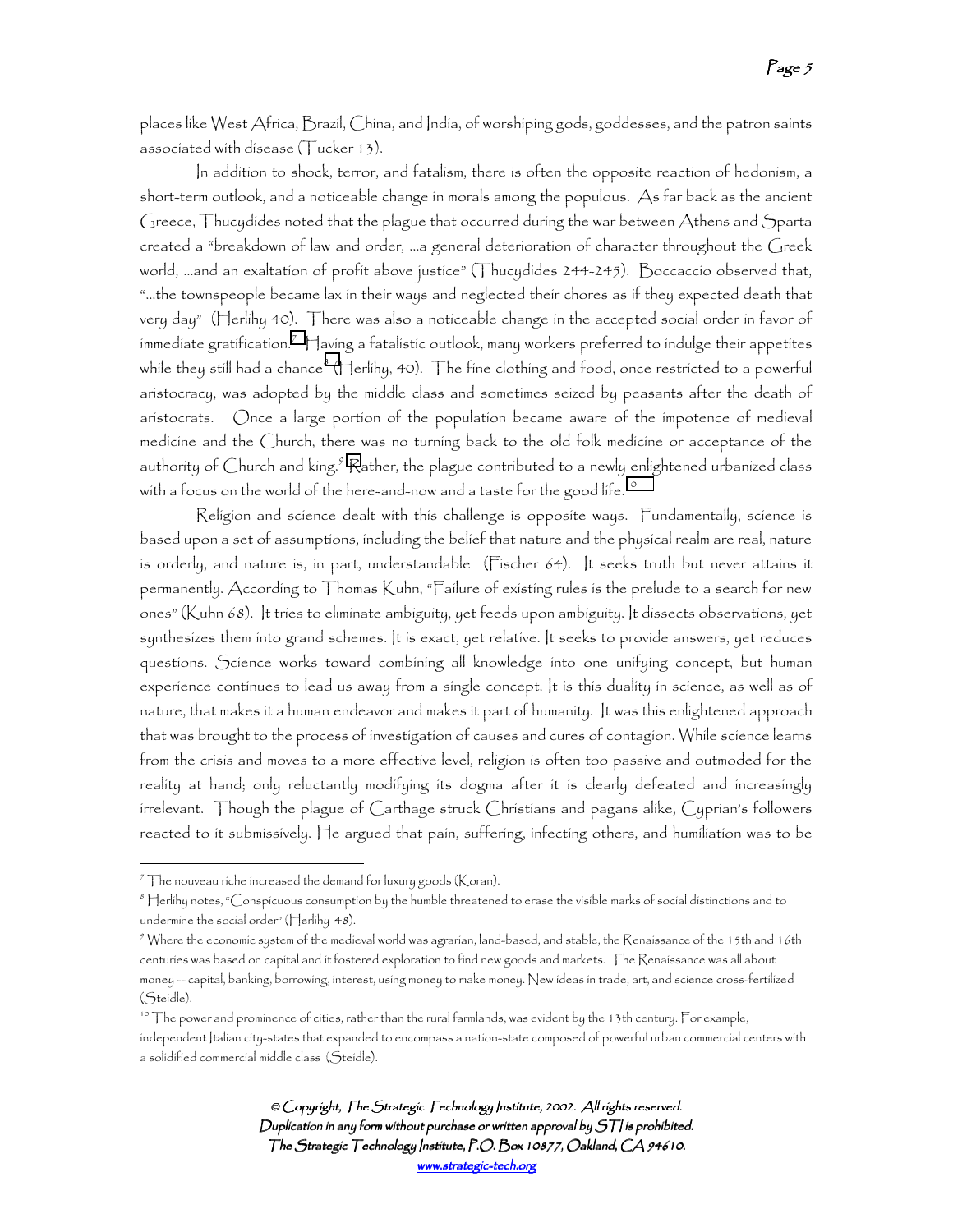accepted as divine tests of one's fitness for Heaven (Cyprian 206-211). From a modern perspective, such a test of believers involving sadistic tortures would surely be a perverted philosophy meant to force submission. Random chance or Satan are more convincing explanations for the plague than God's will. Unfortunately, many religious groups have followed the lead of Cyprian, who justified misery and exploited the sufferings of people to build and maintain a fledgling new church organization.

While judging religion and the state of medical knowledge in the hindsight of history is somewhat unfair, it allows one to question whether Christianity's dogma and reliance on faith instead of rational mental faculties slowed the development of the European scientific method, impeded medical progress, and delayed the search for causes and cures when its adherents most needed it. Since ancient times, the educated elites knew the power of Aristotle's reasoning,  $\bigcap$ ippocrates',  $\bigcap$ Herophilus', and the Galen's<sup>12</sup> observation and experimentation, and it knew that the Muslim scholars of the  $9^{\text{th}}$  to 14<sup>th</sup>-century Spain excelled in medicine and chemistry (White 2: 26-51). In spite of this knowledge, medieval society rejected this early scientific approach in favor of faith. Consider how Cyprian tried to convince his followers that since they could not change the world, they should not even try (Cyprian 218). These beliefs contributed to Christians not seeking prevention nor examining those things in nature that differentiated plague survivors.<sup>13</sup> For hundreds of years, the medieval Church set up a series of obstacles including: attributing disease to demons, sanctioning and profiting from the supposed healing powers of the relics of the Christian martyrs, using the Apostle's Creed and its "resurrection of the body" belief to outlaw dissection in medical schools, promoting ideas that abasement adds to the glory of God, that cleanliness was a sign of pride, and that filthiness was a sign of humility. As late as the 18<sup>th</sup> Century, church leaders were preaching against the 'dangerous and  $sinful$  practice' of inoculation<sup>14</sup> (White 2: 27-69).

Throughout European history, schools of thought contrary to Church teachings were seen as blasphemous and appropriate punishment was doled out. In 1270, Thomas Aquinas, writing in his Summa contra gentiles, cautioned the faithful not to lift the veil from those ultimate mysteries that are destined to be concealed from the human mind. Thomas Goldstein notes:

<sup>11</sup> According to Ziegler, "[Hippocrates]… first conceived ill health, not as a series of unrelated and essentially inexplicable catastrophes but as an orderly process calling on each occasion for examination of symptoms, diagnosis of malady, and prescription of cure" (Ziegler 68).

 $^{12}$  Galen seems to have understood the concept of air borne contagion. He proposed that, "…an inspiration of air infected with a putrid exhalation. The beginning of the putrescence may be a multitude of unburned corpses, as may happen in war; or the exhalations of marshes and ponds in the summer…" (Ziegler 22).

<sup>&</sup>lt;sup>13</sup> For example, during the Roman plague of 1522, Jews escaped the plague with higher survival rates. Instead of trying to determine if their practices handed down through Jewish lawgivers, such as a superior sanitary system or their abstinence from dangerous foods, may have been the reason, the Christian public assumed that their immunity resulted from protection by Satan (White 2: 72-73).

<sup>14</sup> During the 1721 breakout of smallpox in Boston, even though Zabdiel Boylston's inoculation technique was proven to produce a lower mortality rate than inflicted by the natural disease, it was widely opposed by the medical establishment as unsafe, and by the church as an interference with  $God's$  will (Tucker 17-18).

<sup>©</sup> Copyright, The Strategic Technology Institute, 2002. All rights reserved. Duplication in any form without purchase or written approval by  $S\mathcal{T}$  is prohibited. The Strategic Technology Institute, P.O. Box 10877, Oakland, CA 94610. www.strategic-tech.org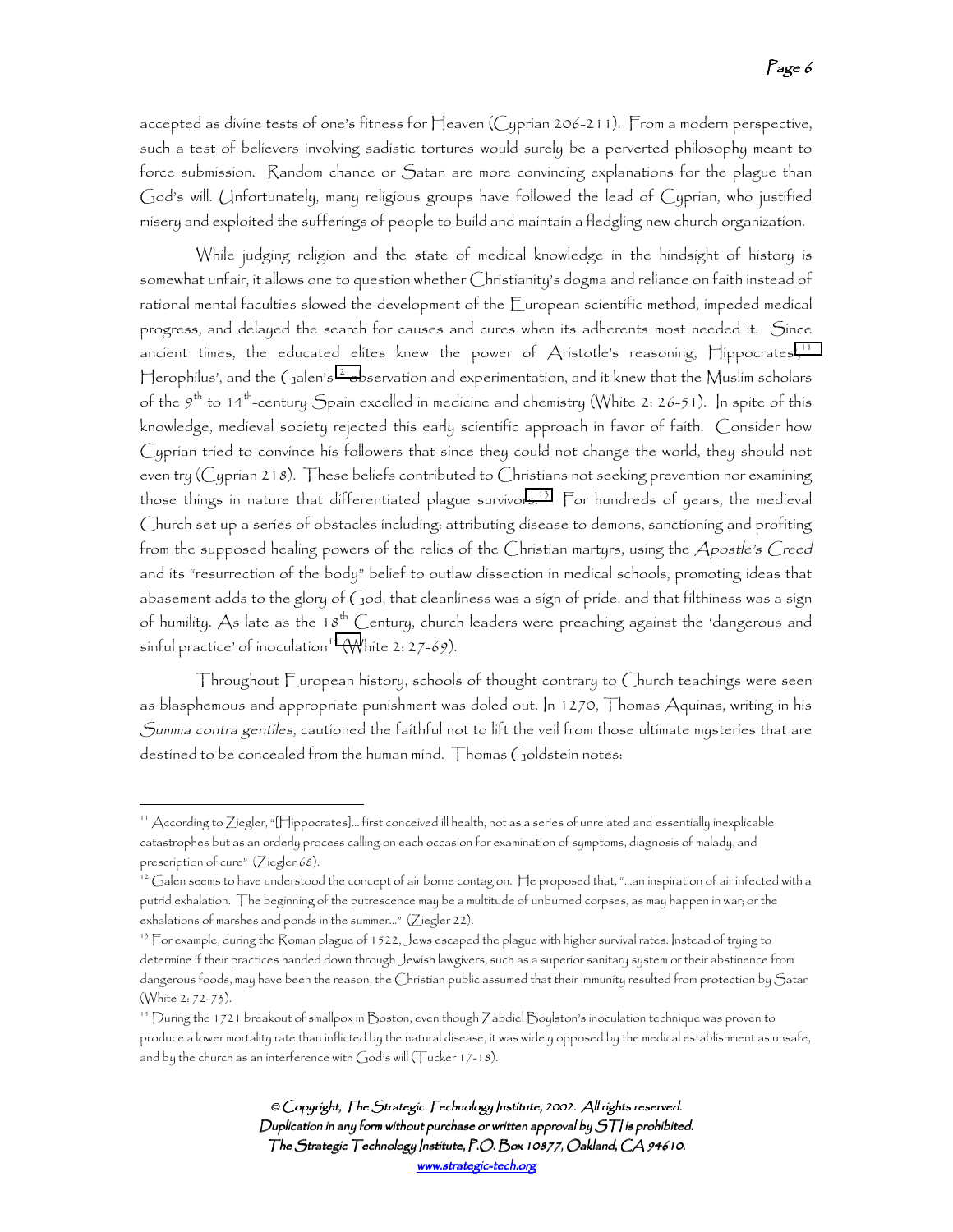"The greatest rational thinker of the Middle Ages, in other words, privy to the most complete scientific knowledge of his time, was warning his own generation and the generations to come not to overestimate the power of rational thought, but to acknowledge the superior scope of mystic intuition and sheer faith as paths toward understanding" (Goldstein 249-250).

Prodded by St. Bernard, conservative theologians from Paris, Orleans, and Laon hounded the masters of Chartres and summoned them to appear before a tribunal to face charges of heresy for teaching a scientific view of the intrinsic creative powers of nature -- a view that threatened the 700year old view of nature as the passive object of God's creation (Goldstein 69-70). This was the mentality that burned at the stake Giordano Bruno in 1600 for uttering and publishing the heresy that there were other worlds and other beings inhabiting them (Sagan 185). Staunch religious dogma was the reason for the Catholic hierarchy's imprisonment of the aged Galileo Galilei for proclaiming that the Earth moves (Drake 330-351). Johannes Kepler, after whom the laws of planetary motion are named, was excommunicated by the Lutheran Church for his uncompromising individualism on matters of doctrine and because of his writing of  $\overline{\text{The Somnium}}$ , in which he imagined a journey to the moon. In addition, Kepler's mother was dragged away in a laundry chest in the middle of the night to be burned as a witch for giving birth to such a heretic and selling herbs (Sagan 50-71). Had it not been for religious ignorance, Europe may not have had to wait another 1500 years after Cyprian to understand the causes and cures of contagion.

In addition to its antagonism against scientific inquiry, the Church lost much of its credibility due to its own actions during the Black Plague.  $\bm{\mathsf{A}}$  recurring theme in 14th century plague-era literature is the widespread indictment of the clergy's immoral behavior. Much of this corruption can be traced to a paradox between the professed noble ideals of the Church – piety, modesty, celibacy, truth, honor, fairness, and faith -- in contrast to its all too human behavior, including profiteering, licentiousness, filth, cynicism, and hypocrisy. In much the same way that modern comedians know a good laugh depends on shared audience knowledge of familiar exaggerated caricatures, the writings of medieval poets and authors suggest that a corrupt and depraved clergy was commonplace and accepted as a satirical archetype among storytellers. Boccaccio even notes in his conclusion to The Decameron that, "…even more outrageous stories are to be found in the church's annals than in my own tales" (Boccaccio 144).

Where earlier pre-plague literature depicted the clergy as isolated in a rarefied air of pious devotion, the post-plague medieval Church seemed to tolerate a cadre of practitioners who associated with the common elements of society. Indeed, the Church seemed to have more than its fair share of sinners. For instance, Chaucer's Friar in the Canterbury Tales knew taverns, innkeepers, and barmaids well in every town. In the *Second Story on the First Day* of Boccaccio's <u>The Decameron,</u> Giannotto di Civigni encouraged his Jewish friend, Abraham, to convert to Christianity, but is afraid to allow Abraham to visit Rome and see how wicked the clergy are. Giannotto notes that they are open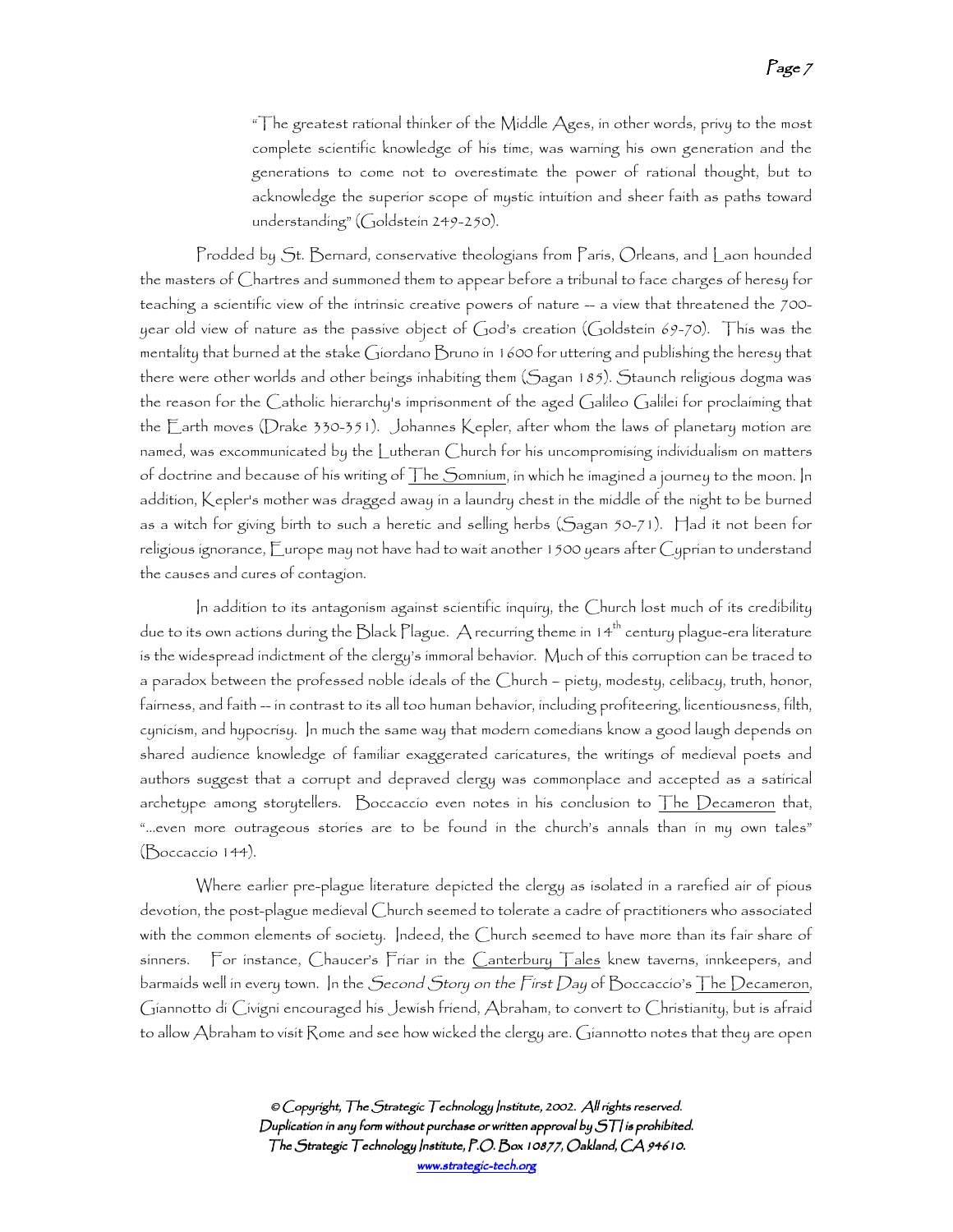gluttons, drinkers, and sots, who shamelessly participate in lust, including sodomy (Boccaccio 30). In the Fourth Story of the First Day, Boccaccio describes the despicable behavior of a monk and his abbot, each of whom had sex with the same village girl and justified it under cloak of secrecy. In addition, it was obvious that cleanliness was not next to godliness. Andrew White notes that in promoting the idea that abasement adds to the glory of God and that cleanliness was a sign of pride, the Church promoted filthiness as a sign of humility (White 2: 69). Boccaccio's concluding remarks in The Decameron insults the friars by saying that, "...they all smell like goats" (Boccaccio 147).

The Church also allowed hypocrisy to become rampant. Chaucer's Pardoner sees no reason not to "have advancement by hypocrisy." While he recognizes a contradiction between his motive and message, he admits his hypocrisy, "Thus I spit out my venom under color of holiness, while seeming holy and sincere" (Chaucer 348-351). Chaucer's Friar found that it held no profit to lower himself to do undignified work with the poor. He preferred, "...to deal with …the rich and sellers of food, and anywhere profit might appear" (Chaucer 16). Boccaccio tells how a monk and an abbot often had a young village girl brought back into the monastery again for sex, and how the abbot justified breaking his vow of celibacy with witticisms like, "…a sin that's hidden is half forgiven" and "I believe it is a sign of great intelligence for a man to profit from what God sends others" (Boccaccio 36).

The Church sanctioned and profited from the supposed healing powers of the relics of the Christian martyrs (White 2: 26). It allowed this profit to further corrupt its messengers and devalue its message. One finds in literature caricatures, such as Chaucer's Friar that gave penance "wherever he knew he'd have a good remuneration" (Chaucer 15). Chaucer's Pardoner is openly larcenous, and yet operates with the full authority of a Papal Bull. In the Prologue to <u>The Canterbury Tales,</u> the Pardoner is described as having a pillowcase said to be Our Lady's veil, a small piece of sail supposedly from Saint Peter's boat, and pig's bones said to be those of a saint (Chaucer 44-45). This seller of relics is an "entirely viscous man" who has no interest in the message of Christianity, other than how it is used to profit him (Chaucer 348). The Pardoner admits, "For my intention is only for profit, and not at all for correction of sin" (Chaucer 348). Through the sale of benefices, Boccaccio describes the clergy in Rome as, "… having carried on more trade and had more brokers than there were engaged in the textile or other business in Paris" (Boccaccio 30). The general exposure of Catholic frauds, inquisitions, and massacres further accelerated the decline in the Church's credibility.

Though the modern church has its fair share of child molesters and fraudulent schemes, it also has intellectual dishonesty. Religion seems to historically abhor the use of the analytical left-brain that science so dearly cherishes. Zealots always seem to be lurking to limit our knowledge to an "approved list." Consider the case of Creationism, a view that if we were to subscribe to it would significantly stunt our understanding of how biological organisms evolve, including those that mutate into serious agents of disease.<sup>15</sup> As a simplification let's revisit what fundamentalists and scientists are quarreling

<sup>&</sup>lt;sup>15</sup> Microbes have evolved diverse ways of spreading from animals to people and from one person to another. Many human symptoms of disease are actually ways in which a microbe modifies our bodies or our behavior such that we become enlisted to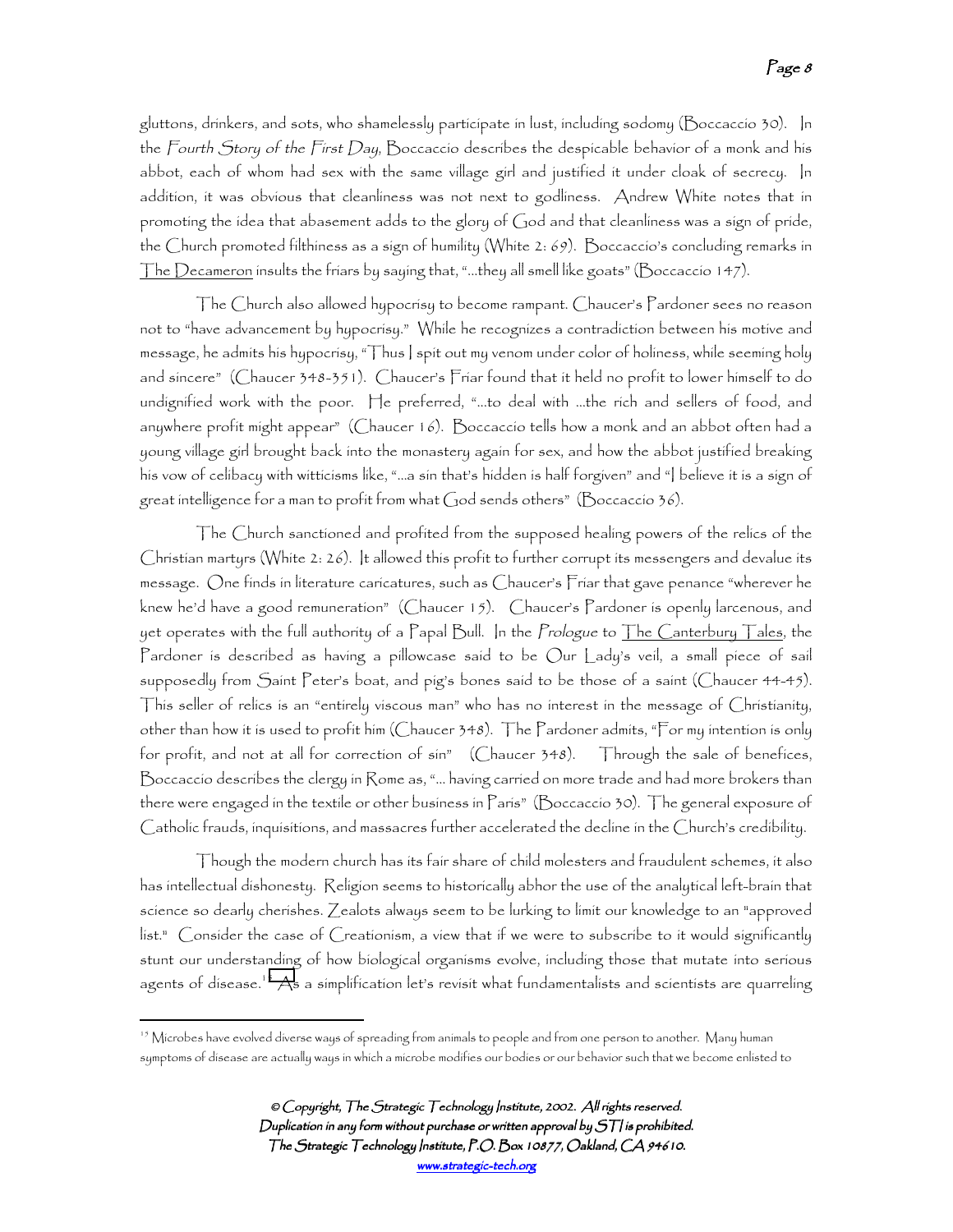about. Charles Darwin explained his theory as one in which all living things show slight variations that are inherited and this sets up a fierce struggle for existence, so that a very slight variation in strength, cunning, or camouflage will give its possessor an advantage and determine its survival. Over very long periods of time these successful variations have produced the vast differences between living plants and animals that we now know (Raven 207). From the early days of the theory's teaching, men like William Jennings Bryan sought to protect religious dogma, not to seek the truth. Bryan was the spokesman for the antievolutionist movement of the 1920's and as such by the end of the decade more than 20 state legislatures debated evolution laws and at least five, including Oklahoma, Florida, Tennessee, Mississippi, and Arkansas, passed restrictive legislation<sup>16</sup> (Numbers 538-544). More recently, in the 1980s, fundamentalist  $\cup$  S. theologians tried to teach Creationism as science. They wanted teach that all creation took place very recently. They also sought scientific evidence to show that the fossil beds and fossil bearing strata were nearly all laid down during a flood in the historic past, with life forms being separated and arranged into sequential layers by the water's turbulent action (Elliot 7-9). It is intellectually dishonest that Creationists tried to legitimize their beliefs by using select pieces of science in a manner that further defeats their cause. The idea that religion is a body of belief, immune to criticism, fixed forever by some founder is a prescription for the long-term decay of that religion, especially in light of new discoveries.

However, the scientific community is not innocent of the charge of tyranny either. Western science has traditionally rejected the value to the human spirit of faith, emotion, and hope when it was most needed. Scientists have throughout the ages ignored and ridiculed approaches that involved insight, intuition, hunches, and general the use of the emotional right brain. There has been a mechanistic claim among scientists that living organisms are nothing more than very complex physicochemical systems (Hempel 101). This led to a view among scientists that scientific theories could be applied to social phenomena and they should be described, analyzed, and explained in terms of the situations of the individual agents involved in them and by reference to the laws and theories concerning individual human behavior (Hempel 110). This view has also been called scientism.

Scientism is not science. It is the affirmation that there is no other realm than matter and energy, no knowledge other than scientific knowledge, and no areas of investigation including

 $\overline{a}$ 

spread microbes. For example, malaria, plague, typhus, and sleeping sickness come from microbes that hitchhike in the saliva of insects that bite animals and humans. Syphilis, rubella, and AIDS pass from a woman to her fetus, infecting the child before birth. Influenza and pertussis induce the victim to cough, spreading the microbes through the air. The cholera bacterium induces massive diarrhea that delivers the bacteria into the water supply of potential new victims. The rabies virus gets into the saliva of a dog and also drives the dog mad, so that its frenzy of biting further infects new victims. Some microbes, such as the AIDS virus, evolve new antigens that fool human antibodies as it lives within its victim (Diamond 195-205).

<sup>16</sup> In 1925 John Thomas Scopes, a high school teacher in the small town of Dayton, Tennessee, confessed and was found guilty of having violated the state law banning the teaching of human evolution in public schools. His trial was the center of international attention with the press treating the antievolutionists with disdain for their illogical defense of creationism (Numbers 538-544).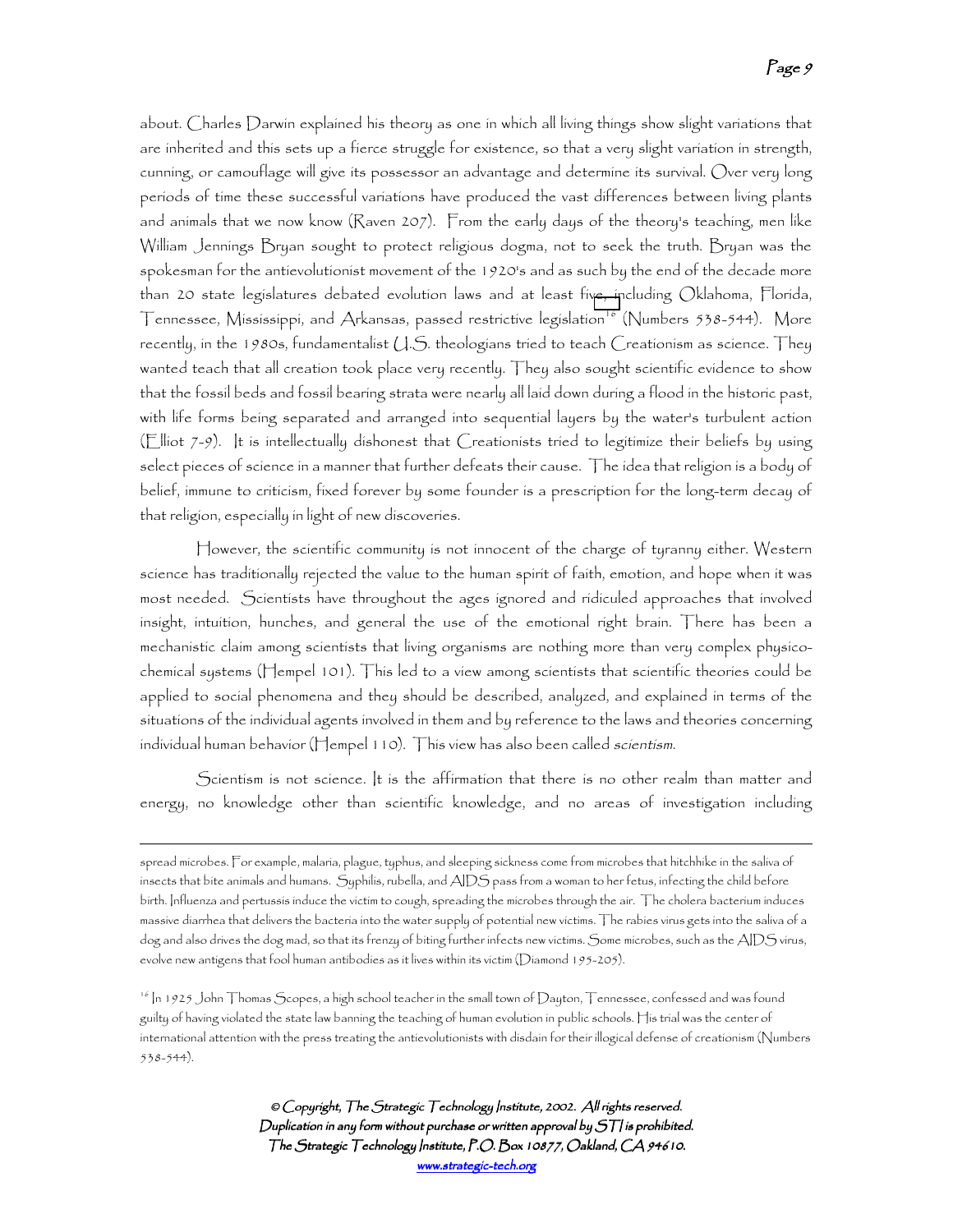philosophy, humanities, and social sciences that should be spared scientific scrutiny (Fischer 68). Spinoza and Einstein believed that God was the sum total of all the physical laws which describe the universe. When Pierre Simon, the Marquis de Laplace, presented a copy of his work on the mathematics of physical laws to Napoleon in 1798, the  $\mathsf E$  mperor asked as to the mention of God in the text. Laplace's response was an arrogant, "Sire, I have no need for that hypothesis" (Henahan 9). Francis Bacon proclaimed science as the religion of modern emancipated man (Durant 47). Robert Jastrow, the founder of NASA's Goddard Institute observes:

> "Scientists cannot bear the thought of a natural phenomenon which cannot be explained, even with unlimited time and money. There is a kind of religion in science; it is the religion of a person who believes there is order and harmony in the universe. Every event can be explained in a rational way as the product of some previous event; every event must have its cause" (Jastrow 113).

Because we have adopted a faith in science, it is clear that modern humanity will reject any non-rational explanation of causes and cures. Will and Ariel Durant argue that the replacement of Christian with secular institutions is the culmination and critical result of the Industrial Revolution, which replaced agriculture and its faith in annual rebirth and the mystery of growth with the humming daily litany of machines and its resulting mechanistic outlook on life (Durant 47-48). Also, from a modern philosophical perspective, truth can only be proven -- never disproved -- and, as such, the truth needs no defense other than itself, and certainly needs no fear tactics. Where religion traditionally opposes questions, science is based upon questions. Science is knowledge gained through testing questions and by observing nature. Religion might be considered an accumulation of folk wisdom, but it is not objective knowledge. Rather, it is a belief system and, as such, has no demonstrable test. It requires faith. Science postulates the process and does not mind being questioned. Religion gives an answer and demands silence. Doubts must be allowed and answered by churches with more than the standard blind faith retort or face serious erosion of confidence in religious doctrine. Likewise, scientific reduction of causes and cures to pure mechanistic explanations is contrary to human experience and will also likely be rejected. "The [doctrine] that certain characteristics of living systems, such as their adaptive and self-regulating features, cannot be explained by physical and chemical principles alone, but have to be accounted for by reference to new factors of a kind not known to the physical science, namely entelchies or vital forces," cites philosopher of science Carl Hempel (Hempel 101). Scientism's assignment of an omnipotent role to science, of solving all problems and clarifying all things, and of deifying nature while secularizing religion can lead to what Robert Fischer refers to as, "…an ideology, like other ideologies, tends to be systematic, authoritarian, and to be held tenaciously" (Fischer 68).

Science cannot ever hope to realistically answer the big questions facing humanity. Being based upon observation and testing, science is at an impasse when it comes to things that cannot be observed, measured, tested, and predicted. Social problems transcend mathematical description and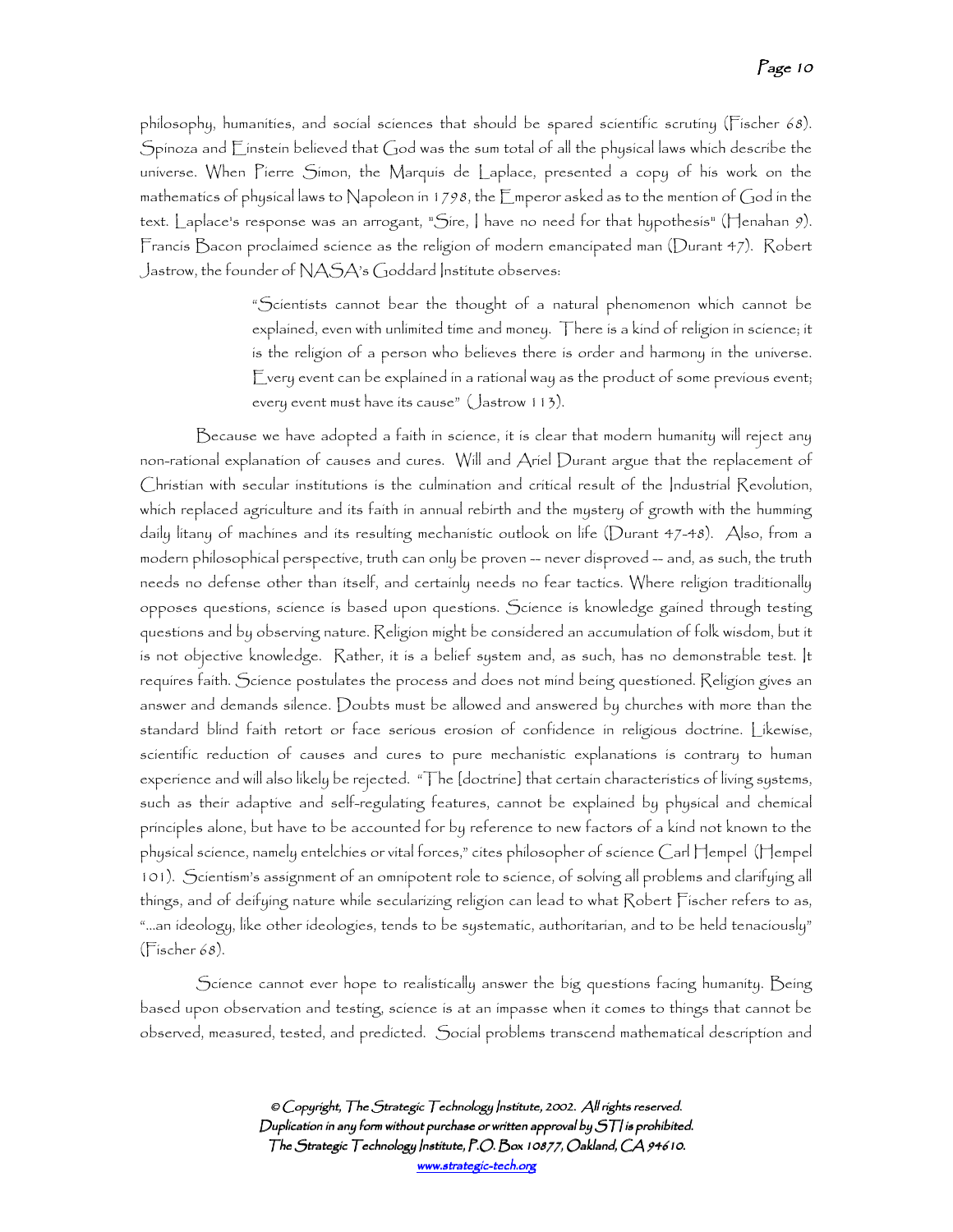involve emotions that cannot be touched, measured, or manipulated successfully. Numerous problems, such as naturally mutating microbes, the nuclear arms precipice, and global economic inequity, have no easy technical solution. Worse still, technical solutions often only address changes in technique that might relieve the symptoms, but do not demand changes in human values or morality which ultimately affect many underlying causes. Faith in technology as the ultimate solution to all problems can divert our attention and prevent us from taking effective action to solve it (Meadows 155-159).

Alternatively, religion appeals to the imagination, provides hope, consoles and brightens lives in times of hardship. Cyprian, the Bishop of Carthage, developed a powerful sermon that addressed the critical issues raised by early Christians under siege by the plague. Writing in the middle of the 3<sup>rd</sup> century, he offered solid theological arguments on prophecy, life after death, why God's people suffer, and how Christians believe they have superior moral strength (Cyprian 195-221). His sermon comforted the grieving, soothed the terror that accompanied the plague, and reinforced a set of organizing principles of the early Church. Religion is also necessary to morality and is crucial to maintenance of social order. Durant notes that, "There is no significant example in history, before our time, of a society successfully maintaining moral life without the aid of religion" (Durant 50-51).

Religion also appeals to non-scientific common sense that tells one that complex life doesn't just happen. There must be some process, even if one believes that God initiated the process. As best shown by Antonius Block, the protagonist of Ingmar Bergman's classic 1957 film The Seventh Seal, life without meaning is unthinkable. Block is willing to die if he can obtain true knowledge of God and of the meaning of life, but he delays death if it means he will die with noting more than faith (Bergman). Modern society is much like Block in that we want spirituality based on actual knowledge, but knowledge is limited to the space and time that we physically grasp. However, we are not willing to waste precious time on unproven ritual and faith alone.

A definitive answer is not likely to be forthcoming from either school of thought alone, but consider what could happen if they cooperated. Religion could tell us where to look and science could determine how the process occurred. A workable approach for modern society is the reconciliation of the religious and scientific schools of thought in a manner that recognizes that they are not inconsistent with each other -- in fact they may be complementary -- when they restrict their scope and energies to what each school does best. Science should focus on the physical realm of cause, effect, and cure of disease. The scientific values of truth, objectivity, dissent, independence, respect, and supranationality could solve many of our most pressing problems. Religion should focus on the nonphysical realm of universal meaning, personal morals, interpersonal relationships, and societal value, which often break down during massive epidemics. Religion can provide a generally accepted view of our place in the universe, if it can avoid mutual confrontations with differing religions and with science, which only serve to erode the adherence of many people to religious belief and practice (Sagan 289). Since our future needs will be closely linked to science, religion has some real challenges ahead. However, neither should encroach beyond its natural and rational capabilities.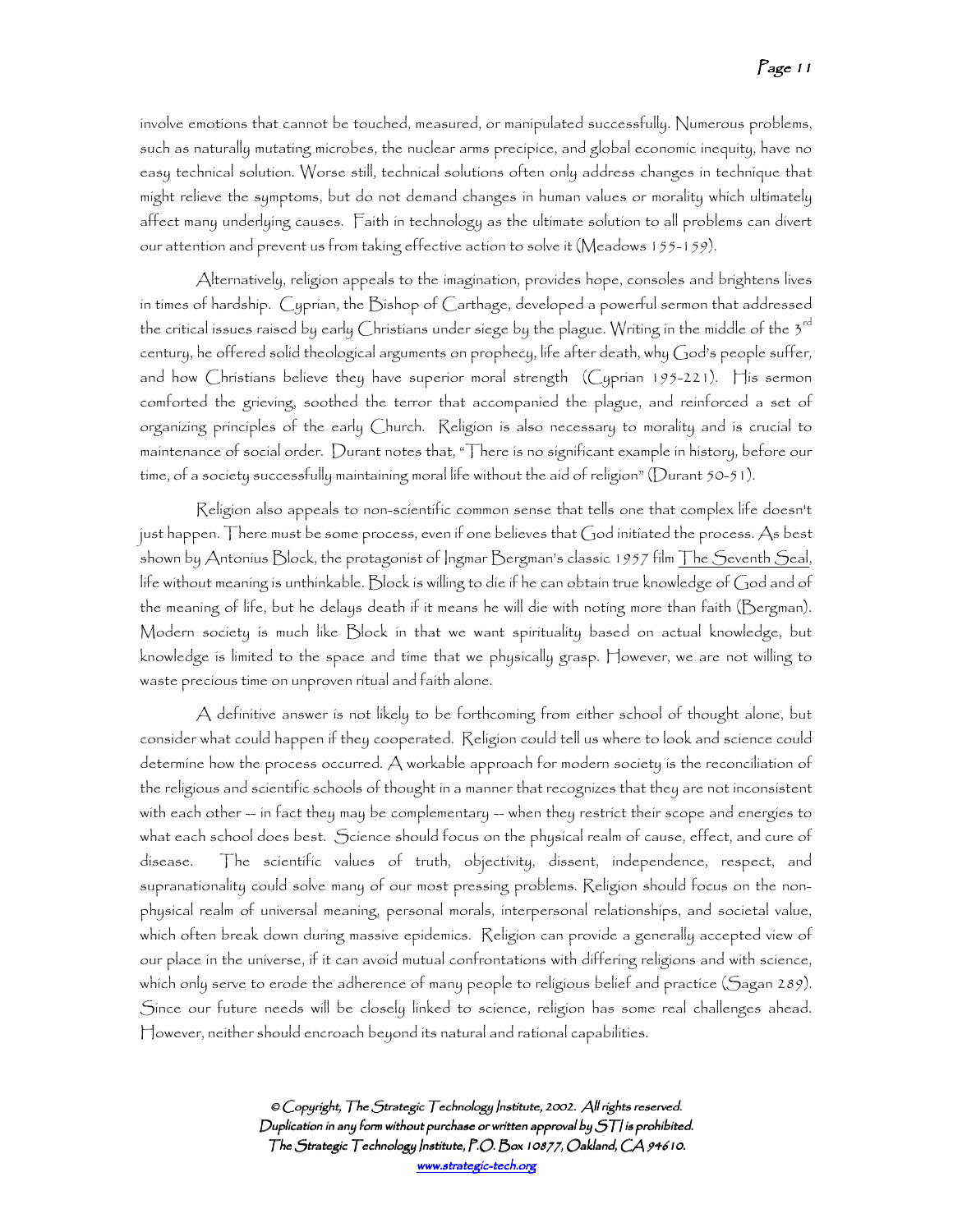Now is when we need both schools of thought; or both faiths if you prefer. As we encounter the stresses and complexities of high-tech society, we will become more intense in our search for religious meaning and spiritual well being. In their report on emerging microbial threats, Lederberg, Shope, and Oaks observe that, "Like other living organisms, infectious agents are subject to genetic change and evolution. This includes their ability to infect new hosts and alterations in their susceptibility to antimicrobial drugs. It is unrealistic to expect that humankind will win a complete victory over the multitude of existing microbial diseases, or over those that will emerge in the future" (Lederberg 1,32). So, as we face the specter of new forms of devastatingly dangerous mutant microbes, we will search out and value our relationships to people and to God. On issues such as genetic engineering, technical complexities will need to be balanced by human values, which churches and families can help preserve. When dealing with the creation or modification of life forms, we are actually reformulating our morals. We cannot trust science to do this alone; religion can guide us, but only if it coexists in concert with the high-tech society. Like it or not, religions that remain irrelevant to the current and future needs of people are doomed.

Likewise, scientists need to recognize that religion is also an evolving endeavor that is fraught with human aspirations and frailties, but nonetheless crucial to the spirit. Alfred North Whitehead observed that, like science, "…religion [has] been in a state of continual development …arising from an aspect of conflict between its own proper ideas" (Whitehead 228-229). Christianity's message has shown an amazing ability to thrive in spite of scandalous behavior by the leaders and agents of the Church. While post-plague medieval literature is critical of the clergy's morals, it also gives an indication that their immorality did not necessarily damage their positional power. For example, in spite of being a vicious profiteer, Chaucer describes the Pardoner as a noble ecclesiastic; one that can and does tell a moral tale (Chaucer 45, 351). He also describes the Friar as wanton, yet a noble pillar within his order (Chaucer 14). Perhaps it was the first instance of a delineation of the person delivering the message from the message itself. Maybe the medieval authors recognized that, after the very real and human experience of the plague, there is no such thing as an infallible clergy. Just as we can admire what religious leaders and politicians accomplish without admiring aspects of their personal lives, Chaucer gave us early signals of a more humanistic, less idealized, more democratically secular, and less serious view of religion and those practitioners of it.

In times of severe crisis, such as epidemics and the threat of pandemics, humanity needs the fusion of science to nurse the body and religion to minister to the spirit. This is not a new 21  $^{\rm st}$ -century concept. The 12<sup>th</sup>-century masters of the School of Chartres asserted that the laws of nature were worthy subjects of investigation by the human mind, since both are encompassed within the divine universe and its design (Goldstein 69-70). In the 13<sup>th</sup>-century, Thomas Aquinas gave a sound philosophical argument that scientific rationalism and empiricism are perfectly compatible with mystic and religious concepts of the world, as long as rationalism remains aware of its metaphysical limitations (Goldstein 70). Daniel Defoe gives us perhaps the first significant literary vision of a peaceful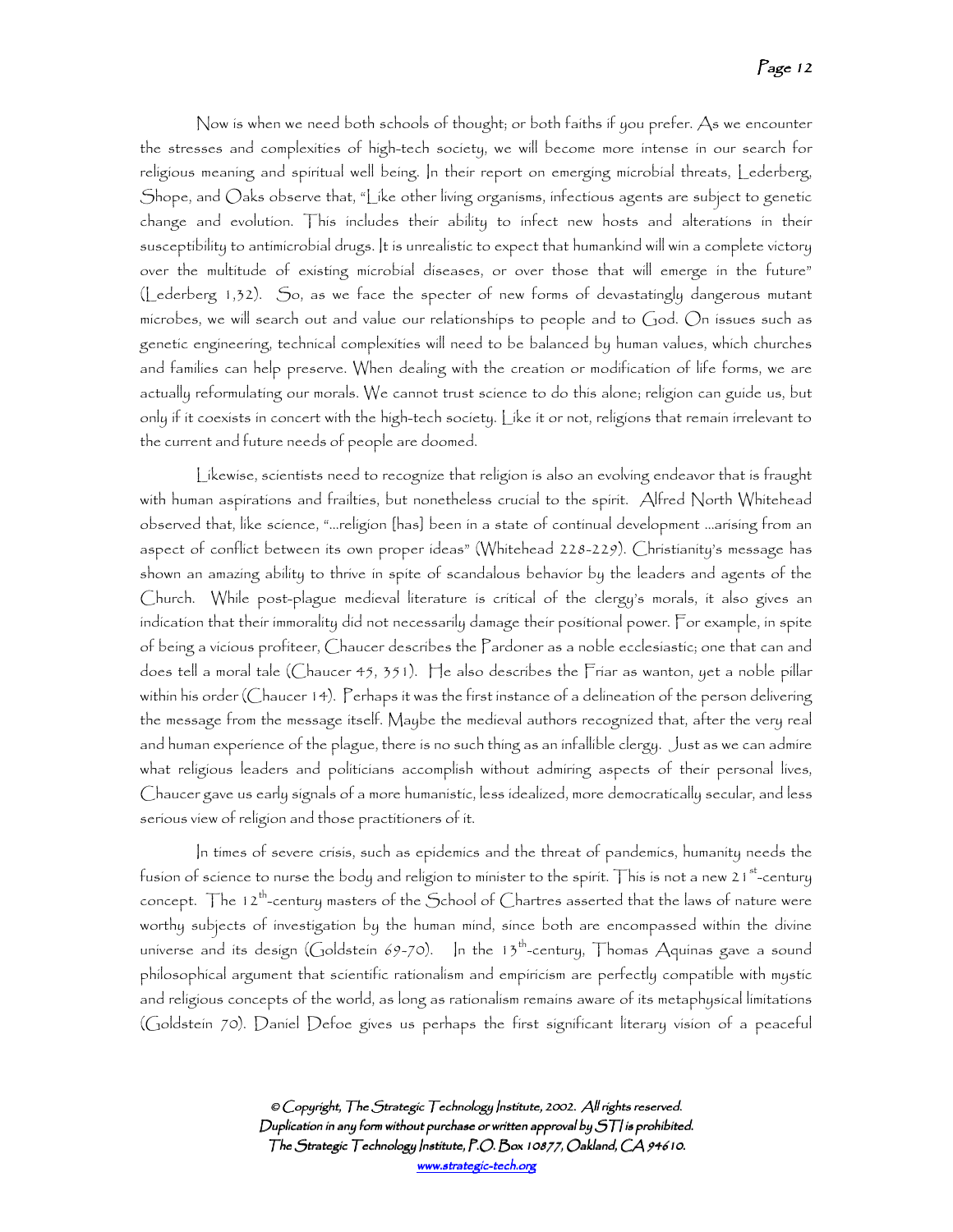coexistence between religious faith and scientific reasoning. In the process, Defoe demystifies the beliefs in supernatural causes of the plague and modernizes our concept of God's creation.

Writing in 1720 as the narrator and reporter in  $A$  Journal of the Plague Year, the Presbyterian Defoe graphically describes the 1665 London plague to an audience that fears its return. As one standing on the cusp of the Enlightenment and in the midst of a century of tremendous religious reformation, Defoe applies logic to the medieval idea that plagues are either the unseen arrows shot directly from the hands of a wrathful God or the mischief of a hateful demon. Defoe's narrator, H.F., flatly states that the plague is a natural phenomenon. He says, "I am speaking of the Plague, as a Distemper arising from natural Causes…that go on in the ordinary Course of natural Causes." He is in a search for how the plague spreads, not what God's plan is for the plague. His observation about the spread of the plague is within the context of his own rational faculties and is constrained by an approach to science that is about the physical world. Defoe wisely sidesteps the argument of God's existence and whether the plague was sent by God as punishment for human sin. To Defoe, the divine nature and God's intent are independent of the search for a natural cause and effect. Defoe does not see an inconsistency between an interventionist deity's actions and natural causes. He acknowledges to his 18<sup>th</sup> century audience that since everything was created by God, "…for the divine Power has form'd the whole Scheme of Nature, and maintains Nature in its Course," then the search for the 'how' of the plague is consistent with knowing God's creation. Just as the modern philosopher of science, Jacob Bronowski, sees scientific thinking as describing the machinery of nature and its fundamental processes, Defoe would agree that when one observes an act of nature, one is practicing science; but we are also acknowledging God's creation as we observe (Bronowski). Like the actual pioneer of census statistics, John Graunt<sup>17</sup> (1620-1674), who studied London's Bills of Mortality during the plague years, Defoe's H.F., through his treatment of observation and scientific thinking as not in conflict with religion, but in concert with God's will, demonstrated a new age of complementary thinking styles based on harmony between science and religion, tangible and intangible, fact and faith.

Since phenomena outside of our physical realm of experience are, by definition, foreign to science and native to religion, the right brain's feeling, intuition, and connectedness can certainly assist in answering complex questions. When scientists start listening to theologians and mystics, and this latter group starts, not only listening, but understanding and practicing science, we may be on our way to viewing these ultimate questions with our collective brains and in a holistic fashion. Just imagine a concept of creation that took place anciently, in the beginning, with the process being started by the loving, all-powerful God. The physical laws with which we are well familiar are mere representations of a multifaceted being of which we are an integral part. Genesis then becomes allegorical, and we would be continually in a process of biological and mental evolution to become more closely associated with God, who is revealed in the harmony of all creatures and not in the trivialities of the actions of individuals.

<sup>17 (</sup>Boorstin 667-675)

<sup>©</sup> Copyright, The Strategic Technology Institute, 2002. All rights reserved. Duplication in any form without purchase or written approval by  $S\mathcal{T}$  is prohibited. The Strategic Technology Institute, P.O. Box 10877, Oakland, CA 94610. www.strategic-tech.org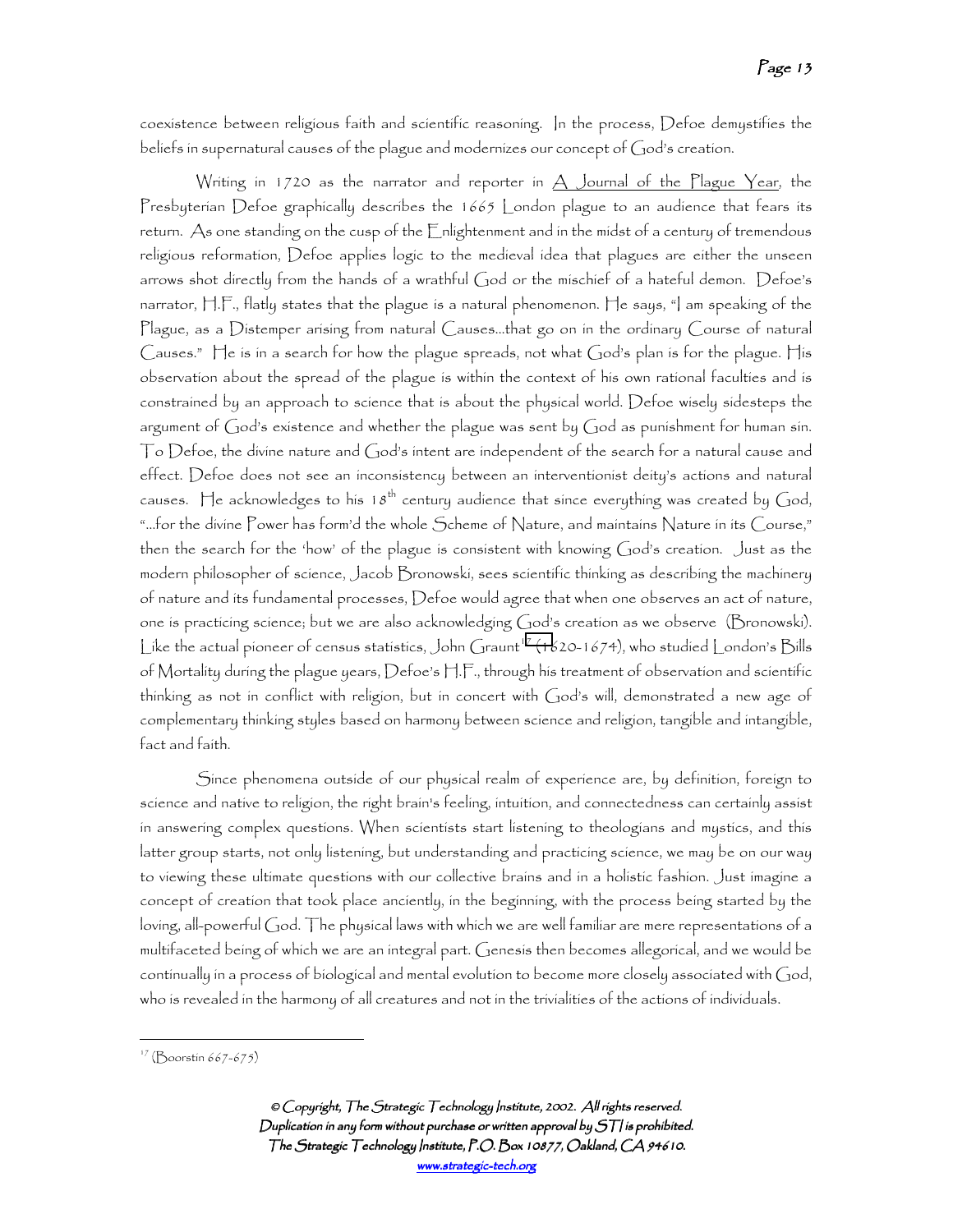Suppose science and religion could agree upon a scenario like this one. How fascinating! How wonderful!

God is behind all things, but all things conceal God.

-- Victor Hugo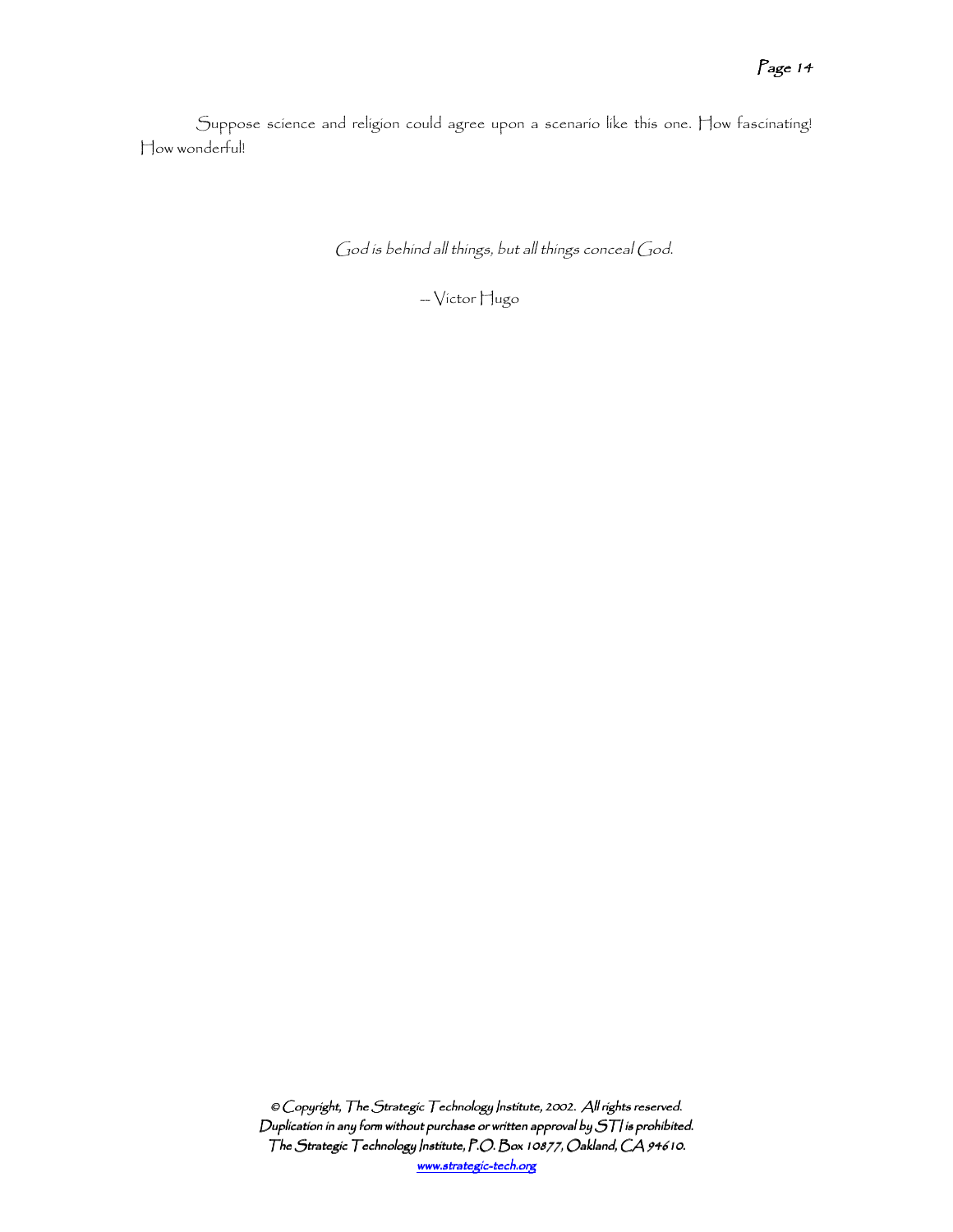# Works Cited

| Bergman, Ingmar, dir. The Seventh Seal. Perf. Gunnar Bjornstrand, Max Von Sydow,                  |
|---------------------------------------------------------------------------------------------------|
| Bibi Andersson, Bengt Ekerot, Nils Poppe, and Inga Gill. A.B. Svensk Filmindustri, 1957.          |
| $\lor$ ídeocassette. Embassy $\sqcap$ ome Entertainment, 1985.                                    |
| Boccaccio, Giovanni. The Decameron. Trans. Mark Musa and Peter Bondanella. New York:              |
| W.W. Norton & Company, 1977.                                                                      |
| Boorstin, Daniel J. The Discoverers. New York: Random House, 1983.                                |
| Bronowski, Jacob. <u>Science and Human Values</u> . New York: Harper & Row, 1956.                 |
| Capra, Fritjof. The Turning Point. New York: Simon and Schuster, 1982.                            |
| Chaucer, Geoffrey. <u>Canterbury Tales</u> . Trans. Vincent F. Hopper. New York: Barron's         |
| Educational Series, 1970.                                                                         |
| Cyprian. Mortality. Saint Cyprian Treatises. Trans. Roy J. Defferari. New York: Fathers of the    |
| Church, 1958.                                                                                     |
| Defoe, Daniel. A Journal of the Plague Year. New York: W.W. Norton & Company, 1992.               |
| Derr, Mark. New Theories Link Black Death to Ebola-Like Virus. New York Times, 2 Oct. 2001.       |
| Díamond, Jared. Guns, Germs, and Steel: The Fates of Human Societies. New York: W.W.              |
| Norton & Company, 1999.                                                                           |
| Drake, Stillman. Galileo at Work. Chicago: The University of Chicago Press, 1978.                 |
| Durant, Will and Ariel. The Lessons of History. New York: Simon and Schuster, 1968.               |
| Elliot, Jack R. Evolutionists and Creationists Are At It Again, The Plain Truth. Feb. 1982.       |
| Fischer, Robert. Science, Man & Society. Philadelphia: W. B. Saunders, 1975.                      |
| Goldstein, Thomas. Dawn of Modern Science. Boston: Houghton Mifflin, 1980.                        |
| Hempel, Carl G. <u>Philosophy of Natural Science</u> . Englewood Cliffs, NJ: Prentice Hall, 1966. |
| Herlihy, David. The Black Death and the Transformation of the West. Cambridge:                    |
| Harvard University Press, 1997.                                                                   |
| Jastrow, Robert. <u>God and the Astronomers</u> . New York: W.W. Norton & Company, 1 <i>978</i> . |
| Kennedy, Paul. Preparing for the Twenty-First Century. New York: Random House, 1993.              |
| Koran, Lorrin. Lecture. The Black Death and its Influence on 14 <sup>th</sup> Century Art.        |
| Stanford University, Stanford. 9 Jan. 2002.                                                       |
| Lederberg, Joshua; Shope, Robert E.; Oaks, Stanley C. Emerging Infections: Microbial              |
| Threats to Health in the United States. Washington: National Academy Press, 1992.                 |
| Meadows, Donella H. and Dennis L.; Randers, Jorgen; Berherns, William W. <u>The Limits</u>        |
| to Growth: A Report for the Club of Rome's Project on the Predicament of Mankind,                 |
| Second Edition. Washington: Potomac Associates, 1974.                                             |
| Numbers, Ronald L. Creationism in 20th-Century America, Science. Washington:                      |
| American Association for the Advancement of Science. Nov. 5, 1982.                                |